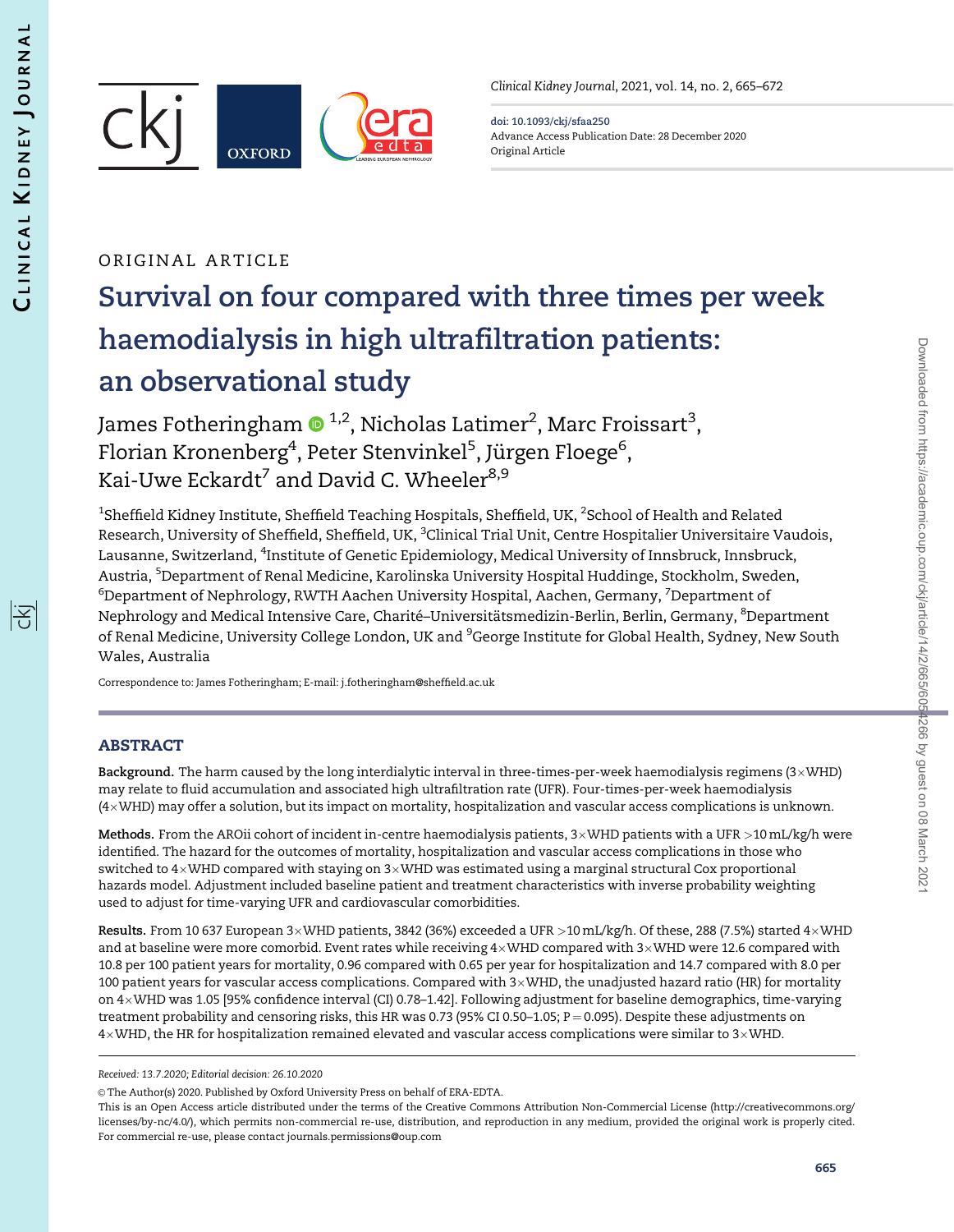序

<span id="page-1-0"></span>**Conclusions.** This observational study was not able to demonstrate a mortality benefit in patients switched to 4×WHD. To demonstrate the true benefits of 4×WHD requires a large, well-designed clinical trial. Our data may help in the design of such a study.

Keywords: four-times-per-week haemodialysis, hospitalization, survival analysis, ultrafiltration, vascular access

## **INTRODUCTION**

For the majority of in-centre haemodialysis (HD) patients, a three-times-per-week HD (3 $\times$ WHD) schedule is unphysiological with interdialytic intervals of between 48 and 72 h. Harm associated with the accumulation of uraemic toxics, potassium and fluid may manifest in increases in arrhythmias [[1\]](#page-6-0), cardiac failure [\[2](#page-6-0)], hospitalization, mortality and symptom burden [[3–5\]](#page-6-0). More intensive HD theoretically mitigates some of these harms. Observational data suggest that 3 $\times$ WHD with a longer session length is associated with improved overall survival, but increases in mortality after the long interdialytic interval persist [\[6\]](#page-6-0). Obtaining outcome data on benefits of more frequent dialysis through clinical trials has proven challenging [\[7\]](#page-6-0). Six-timesper-week HD may be clinically beneficial and cost effective but is only practical in a subgroup of patients [\[8–11\]](#page-6-0).

Recent analyses suggest that compared with the short interdialytic interval, the longer 2-day interdialytic interval is associated with increases in hospitalization and mortality of 80–100% [\[12\]](#page-6-0). Specifically targeting this period with an additional dialysis session may be attractive both to providers and to patients: one-fifth of patients who report being bothered by their fluid restriction state that they would accept an additional HD session if offered it [[13\]](#page-6-0). Four-times-per-week HD (4 $\times$ WHD) is the third most commonly prescribed HD frequency after three- and twotimes-per-week schedules; however, previous evaluations have combined  $4{\times}$ WHD with other augmented regimes such as extended-hours dialysis, making the impact of the discrete removal of the long interdialytic interval challenging [\[14\]](#page-6-0).

We present a target trial observational data analysis where a large dataset was used to emulate the desired clinical trial with inclusion and exclusion criteria, follow-up time, adherence and endpoints reflecting benefits and harms [[15,](#page-6-0) [16](#page-6-0)]. Identifying high-risk individuals using the ultrafiltration rate (UFR) representing the clinical driver to initiate  $4{\times}$ WHD [[17](#page-6-0)], it employs marginal structural modelling [\[18\]](#page-6-0) to address the relationship between UF and the risk of initiating of  $4{\times}$ WHD and mortality, which may lead to biased estimates of the benefits of treatment. This study design recognizes the clinical indications to offer a  $3{\times}$ WHD patient a regular additional session, appropriately factoring in the variables that are associated with the time-varying risk of events the clinician and patient are trying to avoid.

#### MATERIALS AND METHODS

#### Cohort and data

The Analyzing Data, Recognizing Excellence and Optimizing Outcomes (ARO) cohort was a prospective observational cohort study of electronic medical records capturing anonymized longitudinal individual-level data for incident HD patients enrolled at 1 of the 312 Fresenius Medical Care (FMC) facilities across 15 European countries between 2007 and 2009 and followed up until the end of 2014. All local ethical and regulatory obligations concerning patient data for each of the 15 participating countries were met. These approvals encompass subsequent

analyses including those described here. Informed consent was obtained from all patients by FMC (Europe).

Data on demographics, comorbidities, laboratory results, hospitalizations, mortality and individual HD sessions were captured [[19](#page-6-0)]. The presence of 11 comorbid conditions was identified using International Classification of Diseases, Tenth revision (ICD-10) codes from administrative data using existing schema (ischaemic heart disease, congestive heart failure, cerebrovascular accident, peripheral vascular disease, other cardiac disease, chronic obstructive pulmonary disease, gastrointestinal bleeding, liver disease, dysrhythmia, cancer and diabetes [\[20\]](#page-6-0)). Hospitalization was defined as an admission to hospital lasting at least 1 day. Within these hospitalizations, ICD-10 codes for vascular access complications were identified (see [Sup](https://academic.oup.com/ckjarticle-lookup/doi/10.1093/ckj/sfaa250#supplementary-data) [plementary data, Table S1](https://academic.oup.com/ckjarticle-lookup/doi/10.1093/ckj/sfaa250#supplementary-data), for associated ICD-10 codes).

#### Eligibility, exposure, adherence and follow-up

The inclusion criteria of an UFR >10 mL/kg/h was based on the progressive mortality increase associated with this range of UF [\[17\]](#page-6-0). Patients were classed as eligible for  $4\times$ WHD and included in the analysis from the point they exceeded this UFR across three HD sessions while prescribed  $3\times$ WHD. The UFR was calculated for each session from the recorded difference in pre- and post-dialysis weights divided by treatment time in minutes. There were no clinical exclusion criteria. Exposure to  $4\times$ WHD was classed as receiving four HD sessions in week 1, four sessions per week 4 weeks later and a further four sessions per week 2 weeks after that. This was in order to address any incorrect identification of  $4\times$ WHD associated with rescheduling HD for elective admissions or ad hoc HD to address specific issues. Adherence was assessed while receiving  $3\times$ WHD and  $4\times$ WHD using the mean number of delivered sessions per week. Attendance for HD was defined as the presence of a recording for blood pressure, pre-dialysis weight and HD treatment time. Follow-up was up to 3 years from the date of first eligibility or until censoring for transplantation, moving to a non-FMC facility, changing dialysis modality, withdrawal of consent or death.

#### Statistical methods

During the course of the analysis, an individual's dialysis frequency (moving from  $3\times$ WHD to  $4\times$ WHD) and the clinical parameters that are associated with this change in frequency and also the outcomes (e.g. increasing UFR) vary. Marginal structural Cox proportional hazards models were used to estimate the time-varying association between dialysis frequency (4 $\times$ WHD versus 3 $\times$ WHD) and the endpoints of mortality, hospitalization and hospitalization for vascular access complications. Marginal structural models are designed to account for confounding introduced by time-varying clinical parameters and their response to treatment over time by weighting an individual patient's observations to create a pseudo-population where time-varying covariates are more evenly distributed between treatment arms. They still assume there are no unmeasured confounders. First, logistic regression was used to obtain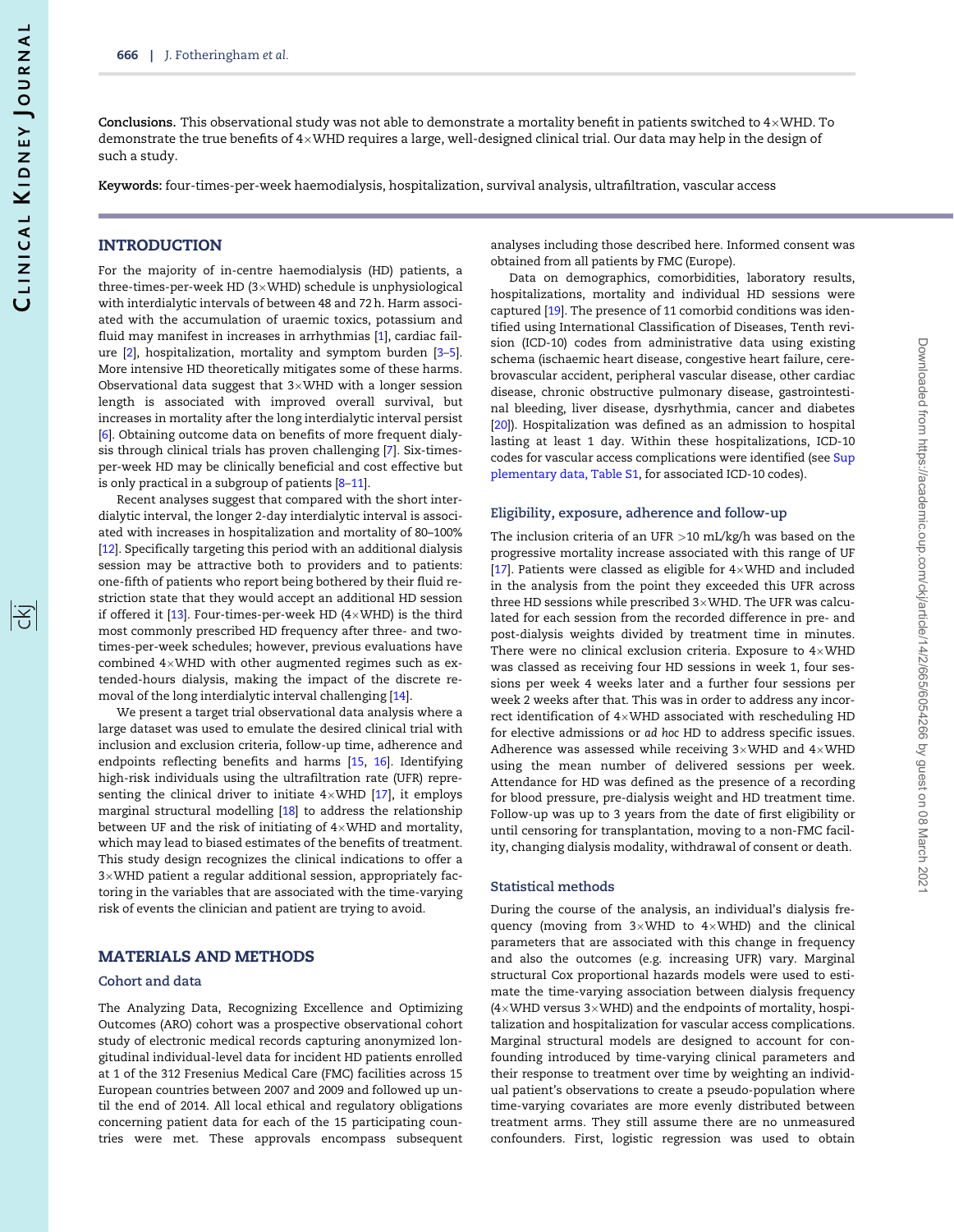<span id="page-2-0"></span>

FIGURE 1: (A) The prevalence of patients meeting the inclusion criteria (10 mL/kg/h UFR) for the four-times-per-week target trial. (B) The proportion of patients meeting the inclusion criteria who go on to receive  $4{\times}$ WHD, and other competing events.

probabilities of treatment (switching from 3 $\times$ WHD to 4 $\times$ WHD) and censoring (transplantation or being lost to follow-up) for each month from inclusion in the study by meeting the eligibility until the end of follow-up [[18](#page-6-0), [21\]](#page-6-0). Baseline covariates (comorbidities at eligibility, achieved dialysis session duration, dialysis catheter use, equilibrated Kt/V, time on dialysis, age, serum phosphate level and post-dialysis weight) and timevarying covariates (UFR, systolic blood pressure and the comorbidities of congestive heart failure and ischaemic heart disease, which varied within individuals during their follow-up) were included. Continuous variables were split by quantiles into five equal groups. Probabilities from these logistic regression models were converted into weights by dividing the probabilities estimated from the baseline covariates (numerator) by the probabilities estimated using the baseline and time-varying covariates (denominator). Treatment and censoring weights were calculated separately and multiplied together, resulting in stabilized weights with a mean of 1.006 [standard deviation (SD) 0.174]. The final marginal structural models were adjusted for baseline covariates because they appeared in both the numerator and the denominator of the stabilized weights [[18,](#page-6-0) [21\]](#page-6-0). The timevarying data include a variable reflecting if the patient is receiving 3 $\times$ WHD or 4 $\times$ WHD and weights were set to 1 following the initiation of  $4{\times}$ WHD [ $18$ ]. The hazard for the endpoints associated with the time-varying exposure to  $4{\times}$ WHD is reported following sequential adjustment: (1) adjusted for baseline covariates, which leaves residual confounding, because clinical parameters and their response to treatment vary over time; (2) adjusted for time-varying covariates using inverse probability weighting for treatment; and (3) employing weighting to address the time-varying risk of being censored by transplantation or lost to follow-up, which may be associated with the outcomes of interest. Proportional hazards assumptions were assessed graphically using Schoenfeld residuals. When timevarying laboratory and HD data were missing we used the lastobservation-carried forward approach (2.97% and 1.42% of patient follow-up time beyond 35 and 3 days, respectively); as in clinical practice, decisions to initiate  $4{\times}$ WHD may be made from historical observations. Patients with missing data at the time of death were excluded entirely, which only affected 14 patients who never received  $4{\times}$ WHD.

In the main analysis, patients who were exposed to  $4{\times}\rm{WHD}$ were treated as receiving this until the end of follow-up, as adverse consequences of  $4\times$ WHD (which may manifest once a patient returns to  $3\times$ WHD) would then be captured. A sensitivity analysis was performed to explore any modification of the effect of  $4\times$ WHD accounting for patients who receive the treatment but return to 3 $\times$ WHD, whereby patients who moved from  $4\times$ WHD back to 3 $\times$ WHD were treated as on 3 $\times$ WHD from 3 months after the observed treatment switch. Reverting to  $3{\times}$ WHD was defined as 3 consecutive non-hospitalized weeks receiving  $\leq$ 3 sessions per week. This lagged per-protocol analysis assigned any events occurring within the 3 months of switching from  $4\times$ WD back to 3 $\times$ WHD to the  $4\times$ WHD treatment. Statistical analyses were conducted in R version 3.4.4 (R Foundation for Statistical Computing, Vienna, Austria).

#### RESULTS

#### Patient characteristics

A total of 10 637 incident HD patients were screened for inclusion in the study, with 4009 (37.7%) patients meeting the inclusion criteria of an average UFR across three HD sessions >10 mL/kg/h following a median of 6.1 months of HD. Figure 1A shows the proportion of patients on  $3\times$ WHD with a UFR <10 mL/kg/h, 3-WHD with a UFR >10 mL/kg/h (eligible for  $4\times$ WHD), transplanted, lost to follow-up or died. The prevalence of patients eligible for  $4\times$ WHD stabilizes at 20–25% following 12 months of HD.

Having exceeded a UFR of 10 mL/kg/h and classed as eligible for  $4\times$ WHD, 7.5% of patients subsequently went on to receive  $4{\times}$ WHD and were suitable for analysis. The prevalence of patients receiving  $4\!\times\!$ WHD stabilized at  $4\%$  after ~12 months, as new patients commenced  $4{\times}$ WHD and patients on  $4{\times}$ WHD left the study (Figure 1B). Patient flow through the screening process, inclusion criteria, subsequent treatment and inclusion in the analysis are shown in [Figure 2](#page-3-0). The demographics of patients who remained on 3 $\times$ WHD or subsequently went onto  $4\times$ WHD having met the inclusion criteria are illustrated in [Table 1](#page-5-0), showing baseline differences in age (62.5 versus 60.8 years), diabetes (34.7% versus 48.3%), weight (64.5 and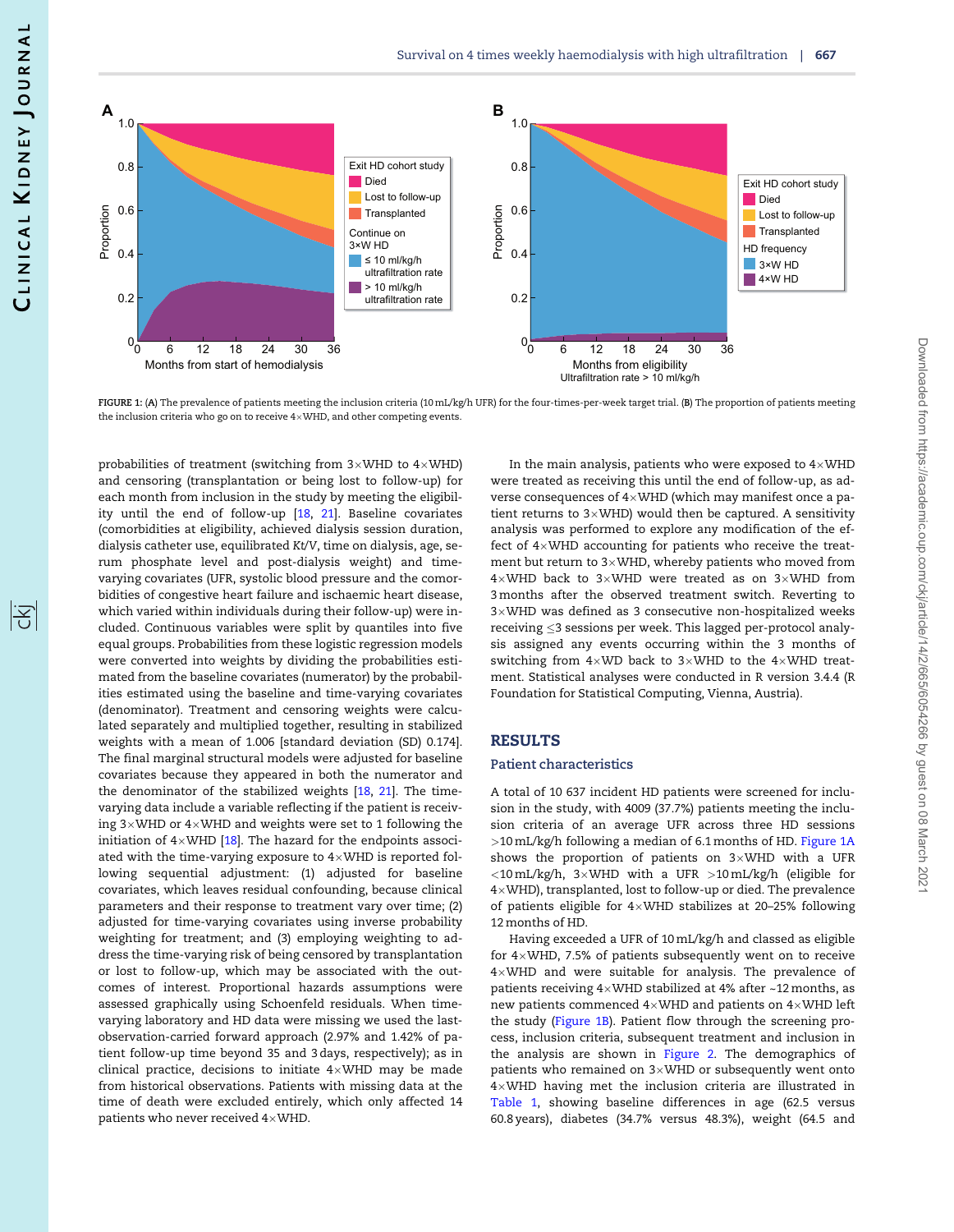<span id="page-3-0"></span>

FIGURE 2: Incident patients screened throughout their follow-up and their flow through the analysis.

68.2 kg) and heart failure (16.4% versus 21.5%). The numbers of patients from each country are available in the [Supplementary](https://academic.oup.com/ckjarticle-lookup/doi/10.1093/ckj/sfaa250#supplementary-data) [Materials](https://academic.oup.com/ckjarticle-lookup/doi/10.1093/ckj/sfaa250#supplementary-data).

Both at baseline and during follow-up, there were differences in the prevalence of cardiovascular comorbidity and the proportion of patients who were transplanted or lost to follow-up between the time patients received 3×WHD [\(Figure 3A\)](#page-4-0) and 4-WHD ([Figure 3B](#page-4-0)). These time-varying associations support the use of inverse probability weighting methods for treatment and censoring. The demographics of patients according to their reasons for exiting the study are listed in [Supplementary data,](https://academic.oup.com/ckjarticle-lookup/doi/10.1093/ckj/sfaa250#supplementary-data) [Table S2.](https://academic.oup.com/ckjarticle-lookup/doi/10.1093/ckj/sfaa250#supplementary-data)

#### Treatment initiation and adherence

In those who received it,  $4{\times}$ WHD was initiated a median of 12.5 months from the time patients first became eligible. From 6 weeks following the initiation of  $4{\times}$ WHD treatment, the median time from the initiation of  $4{\times}$ WHD to the end of follow-up or 3 consecutive weeks receiving less than four sessions per week was 6.1 months. For the duration of follow-up, the average number of sessions delivered per week, excluding hospitalized time, was 3.46 sessions per week in the  $4{\times}$ WHD arm and 2.96 sessions per week in the 3 $\times$ WHD arm. The mean session duration was 229 $\,\mathrm{min}\,$  while receiving 4 $\times$ WHD and 235 $\,\mathrm{min}\,$  while receiving 3 $\times$ WHD.

### Associations with mortality, hospitalization and vascular access complications

The crude mortality rate during follow-up was 10.8 per 100 patient years [95% confidence interval (CI) 10.1–11.6] while receiving 3-WHD and 12.6 per 100 patient years (95% CI 9.3–16.7) following the start of  $4\times$ WHD. The univariate hazard for survival while receiving  $4\!\times\!$ WHD compared with  $3\!\times\!$ WHD was 1.05 (95% CI 0.78-1.42; P = 0.735). The hazard ratio (HR) was 0.90 (95% CI 0.65-1.24;  $P = 0.518$ ) after adjustment for baseline covariates and the final multivariable adjusted HR was 0.81 (95% CI 0.58– 1.14;  $P = 0.229$ ) after adjusting for time-varying covariates using inverse probability weighting for treatment. After weighting for censoring risk, this multivariable HR was 0.73 (95% CI 0.50– 1.06;  $P = 0.096$ ). These sequential adjustments are shown in [Figure 4A](#page-4-0).

The crude hospitalization rate during follow-up was 0.65 (95% CI 0.64–0.67) per patient year while receiving  $3\times$  WHD and was 0.96 (95% CI 0.86–1.06) per patient year while receiving  $4\times$ WHD [univariate HR 1.51 (95% CI 1.28–1.77), P  $=$  0.008]. Following adjustment for baseline and time-varying factors influencing treatment and censoring,  $4\times$ WHD had a multivariable HR of 1.28 (95% CI 1.06-1.53;  $P = 0.008$ ).

The crude vascular access complication rate was 8.0 (95% CI 7.3–8.7) per 100 patient years while receiving  $3\times$ WHD and was 14.7 (95% CI 11.1–19.1) per 100 patient years while receiving 4-WHD [univariate HR 1.91 (95% CI 1.50–2.61), P < 0.001]. Sequential adjustments resulted in a final multivariable HR associated with  $4\times$ WHD of 1.15 (95% CI 0.78–1.72; P=0.478) and are shown in [Figure 4B and C.](#page-4-0)

The sensitivity analysis exploring the medium-term impact of switching from  $4\times$ WHD back to 3 $\times$ WHD did not significantly alter the effect sizes for the HR associated with the  $4\times$ WHD treatment strategy ([Figure 5](#page-4-0)).

#### DISCUSSION

This study is the first to explore the association between  $4\times$ WHD and endpoints important to clinicians and patients [[15](#page-6-0), [18](#page-6-0), [22\]](#page-6-0). Thirty-six percent of  $3\times$ WHD patients experienced the high UFRs associated with myocardial stunning and increased mortality [[17,](#page-6-0) [23](#page-6-0)] and are the subjects of performance indicators for dialysis clinics [[24](#page-6-0)]. Despite this, only 7.5% went on to receive  $4\times$ WHD for at least 6 weeks. Patient characteristics predicting mortality and transplantation were less favourable in those who received  $4\times$ WHD, and accounting for this,  $4\times$ WHD was not associated with an improvement in survival. Vascular access complications were comparable following adjustment and hospitalization remained elevated when compared with patients with high UF on  $3\times$ WHD.

The favourable survival HR of 0.73 (95% CI 0.50–1.05;  $P = 0.095$ ) observed with  $4 \times WHD$  should be cautiously interpreted alongside HRs of 0.54, 3.88 and 0.91 for the 12-month interventions in the Frequent Hemodialysis Network (FHN) Frequent, Nocturnal and ACTIVE (A Clinical Trial of IntensiVE Dialysis) studies, respectively [\[8,](#page-6-0) [25,](#page-6-0) [26](#page-6-0)]. Statistical bodies and prominent journals recommend that estimates of effects and their margins of error should be interpreted together to inform clinicians and regulatory agencies regarding an intervention, with less reliance on the absolute P-value [[27–29](#page-6-0)]. One of the primary reasons to initiate  $4\times$ WHD is to modify the increase in mortality after the 2-day break in  $3\times$ WHD [\[3](#page-6-0), [4\]](#page-6-0). If this shortterm increase is reduced to that of the rest of the week compared with a dialysis week with this short-term increase present, the HR is only 0.88 (Appendix 1 of [Supplementary](https://academic.oup.com/ckjarticle-lookup/doi/10.1093/ckj/sfaa250#supplementary-data) [Materials](https://academic.oup.com/ckjarticle-lookup/doi/10.1093/ckj/sfaa250#supplementary-data)).

The potential mechanisms through which the  $4\times$ WHD schedule improves outcomes could be through reductions in the UFR and hyperkalaemia, lower time-averaged volume overload and myocardial stunning and reduced arrhythmias in the build up to and during the first HD session of the dialysis week [\[1,](#page-6-0) [17,](#page-6-0) [23](#page-6-0), [30,](#page-6-0) [31\]](#page-6-0). A previous 12-month randomized trial of alternate-day dialysis with no long interdialytic interval showed improvements in left ventricular mass and systolic blood

阁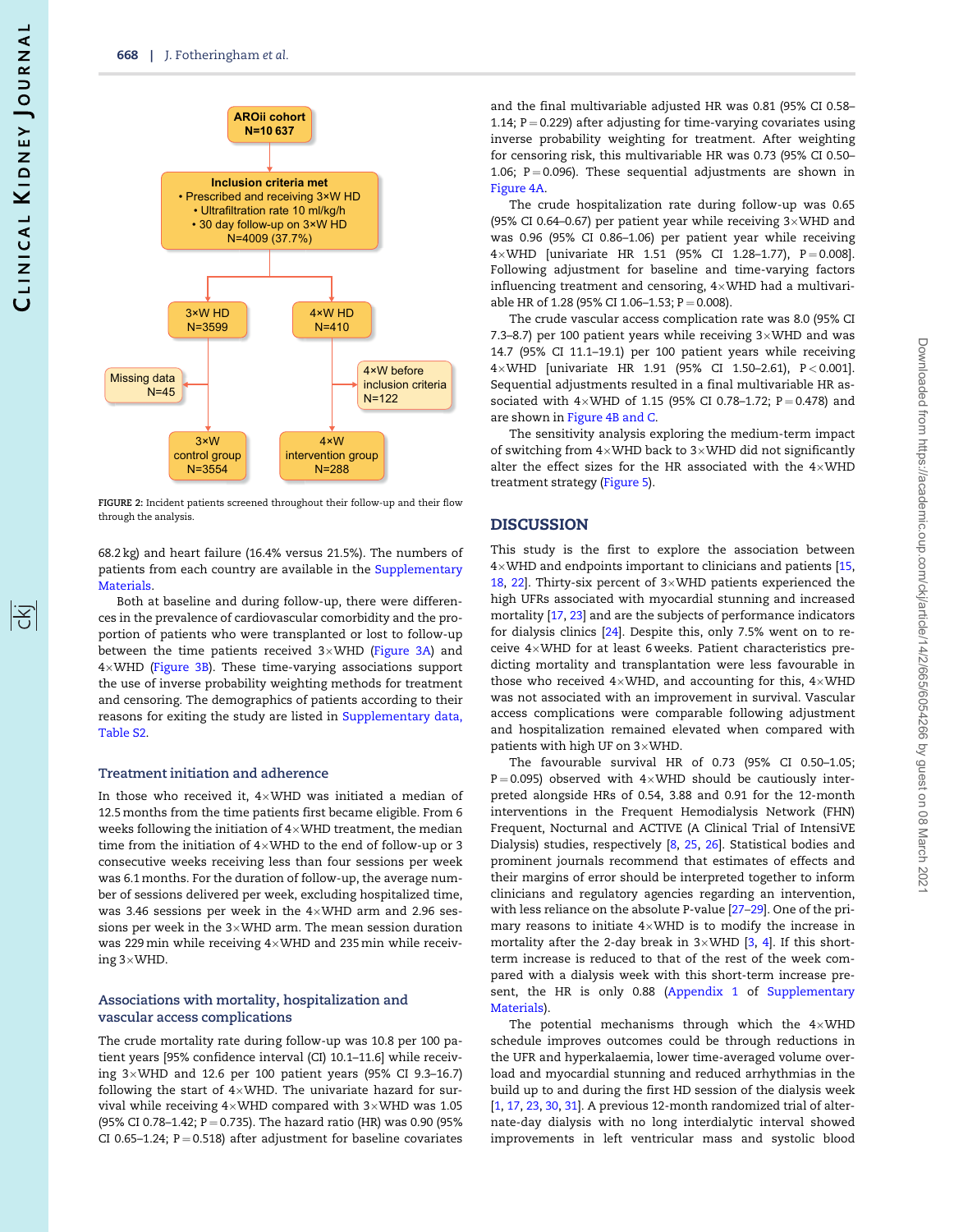<span id="page-4-0"></span>

**FIGURE 3:** The prevalence of comorbid conditions and censoring events according to dialysis frequency: (**A**) 3×WHD and (**B**) 4×WHD.



**FIGURE 4**: HR of 4×WHD compared with 3×WHD for the endpoints of mortality, hospitalization and vascular access complication. Adjustment for baseline covariates (comorbidities at eligibility, dialysis session duration, dialysis access type, equilibrated Kt/V, time on dialysis, age, serum phosphate level and post-dialysis weight) and time-varying covariates (UFR, systolic blood pressure and the comorbidities of congestive heart failure and ischaemic heart disease) are sequentially reported.

pressure compared with 3 $\times$ WHD [\[32\]](#page-7-0). The extended-hours intervention (predominantly extended sessions 3 $\times$ WHD) in the ACTIVE trial showed reductions in left ventricular mass in those individuals who had a reduction in UFR, although UFR and patient survival were not improved in those randomized to extended hours [[26,](#page-6-0) [33](#page-7-0)]. However, augmented HD may be associated with potential harms: the FHN short daily trial was associated with improved survival in contrast to the nocturnal study's inferior survival [[8,](#page-6-0) [25](#page-6-0)], and both tended towards a higher incidence of vascular access complications in the intervention arms [\[9](#page-6-0), [34\]](#page-7-0). In our analysis, the increase in vascular access events in patients receiving  $4{\times}$ WHD was largely mitigated following adjustment, suggesting the patient characteristics that predict the vascular access complications and the clinical need for  $4{\times}$ WHD are similar.

The strengths of this analysis include the incident nature of the cohort and the use of highly granular data to define inclusion criteria, exposure to the intervention, adherence and outcomes, further capitalized on by the target trial methodology and marginal structural modelling approach. Although less prone to bias, the limitation of these methods is that they deal with observed confounders and residual unobserved differences between patients, which could introduce bias. Other



**FIGURE 5:** Sensitivity analysis comparing the HR for  $4\times$ WHD compared with thr3×WHD when patients who return to 3×WHD are treated as receiving this schedule from 3 months after the switch.

weaknesses include the absence of information on residual kidney function and quality of life. Our definition of  $4{\times}$ WHD means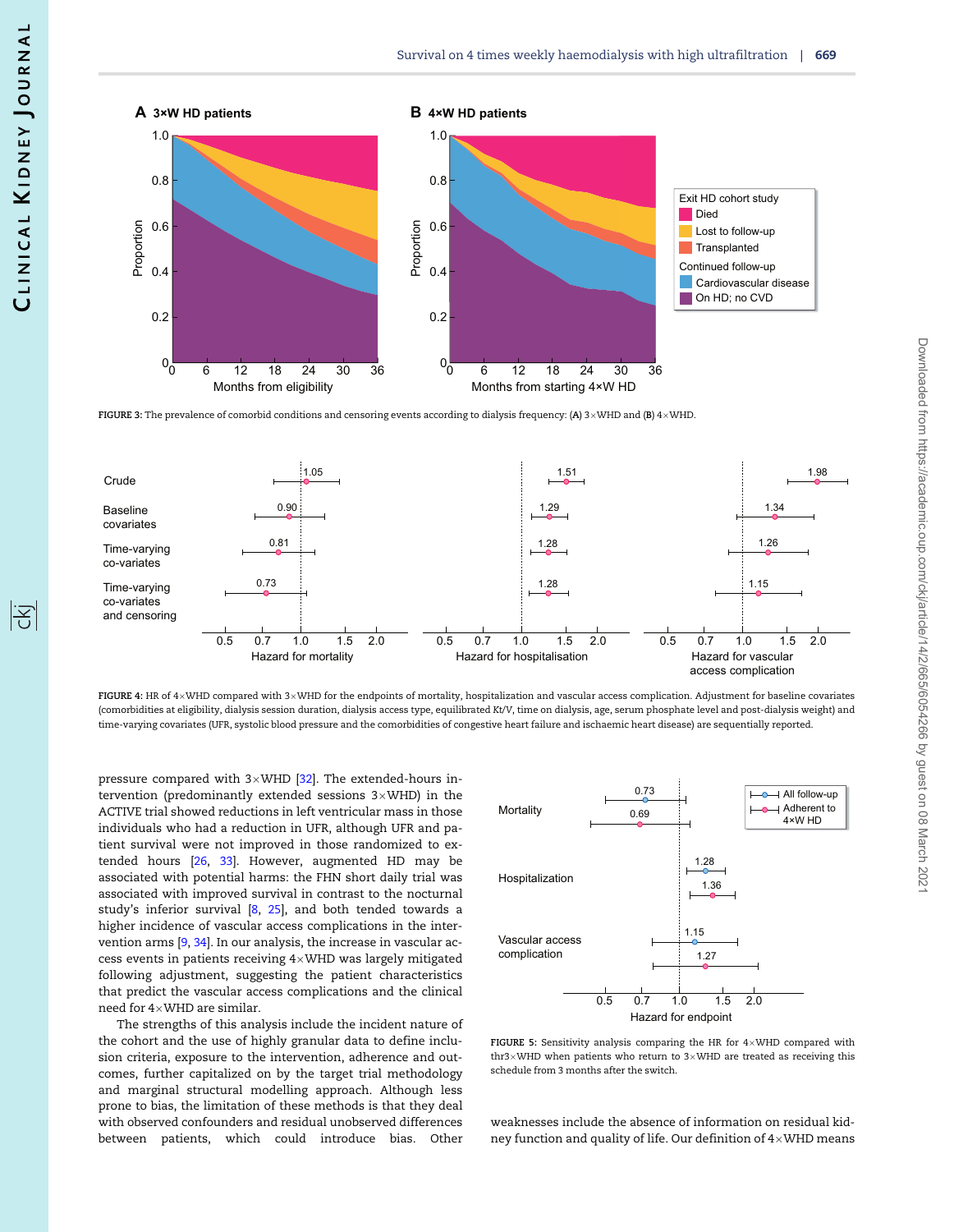<span id="page-5-0"></span>

| Characteristics                              | $3\times$ WHD at eligibility | $4\times$ WHD at eligibility | $4\times$ WHD at initiation |
|----------------------------------------------|------------------------------|------------------------------|-----------------------------|
| Patients, n                                  | 3554                         | 288                          | 288                         |
| Age (years), mean (SD)                       | 62.5(14.9)                   | 60.8(15.3)                   | 62.40 (15.37)               |
| Male, $n$ $%$                                | 2148 (60.4)                  | 159 (55.2)                   | 159 (55.2)                  |
| Days on dialysis, mean (SD)                  | 355.2 (417.0)                | 221.7 (221.6)                | 803.9 (596.6)               |
| Ischaemic heart disease, n (%)               | 563 (15.8)                   | 40 (13.9)                    | 52(18.1)                    |
| Cancer, $n$ $%$                              | 260(7.3)                     | 22(7.6)                      | 26(9.0)                     |
| Heart failure, $n$ (%)                       | 582 (16.4)                   | 62 (21.5)                    | 71 (24.7)                   |
| Chronic obstructive pulmonary disease, n (%) | 234(6.6)                     | 20(6.9)                      | 23(8.0)                     |
| Cerebrovascular disease, n(%)                | 350 (9.8)                    | 34 (11.8)                    | 40 (13.9)                   |
| Depression, n (%)                            | 69 (1.9)                     | 8(2.8)                       | 8(2.8)                      |
| Diabetes, $n$ (%)                            | 1232 (34.7)                  | 139 (48.3)                   | 142 (49.3)                  |
| Arrhythmia, n (%)                            | 335(9.4)                     | 37(12.8)                     | 50 (17.4)                   |
| Gastrointestinal disease, n (%)              | 76 (2.1)                     | 5(1.7)                       | 6(2.1)                      |
| Liver disease, $n$ (%)                       | 132(3.7)                     | 13(4.5)                      | 15(5.2)                     |
| Other cardiac disease, n (%)                 | 39(1.1)                      | 5(1.7)                       | 7(2.4)                      |
| Peripheral vascular disease, n (%)           | 542 (15.3)                   | 43 (14.9)                    | 68 (23.6)                   |
| Ultrafiltration volume (L), mean (SD)        | 2.72(1.00)                   | 2.92(0.80)                   | 2.48(1.01)                  |
| UFR (mL/kg/h), mean (SD)                     | 11.00 (3.59)                 | 11.37 (2.83)                 | 9.61(3.72)                  |
| Equilibrated Kt/V, mean (SD)                 | 1.42(0.30)                   | 1.36(0.30)                   | 1.44(0.29)                  |
| Phosphate, mean (SD)                         | 1.55(0.47)                   | 1.61(0.48)                   | 1.54(0.52)                  |
| HD session duration (min), mean (SD)         | 231.91 (16.98)               | 228.95 (17.46)               | 230.59 (20.50)              |
| Loop diuretic use, $n$ <sup>(%)</sup>        | 329(9.3)                     | 34(11.8)                     | 37(12.8)                    |
| Weight (kg), mean (SD)                       | 64.48 (12.83)                | 68.22 (14.13)                | 68.09 (14.24)               |
| Systolic blood pressure (mmHg), mean (SD)    | 137.16 (22.90)               | 141.10 (23.96)               | 138.81 (25.58)              |
| Diastolic blood pressure (mmHg), mean (SD)   | 71.17 (13.72)                | 71.64 (13.96)                | 69.42 (14.71)               |

that those who did not adhere within the first 6 weeks were not included. The median duration of  $4{\times}$ WHD was 6 $months before$ the end of follow-up and we are unable to say with confidence what outcomes might be associated with longer treatment or sustained adherence. Our per-protocol analysis excluding follow-up time after  $4{\times}$ WHD patients returned to 3 ${\times}$ WHD yielded similar effect sizes and statistical significance as the main analysis and suggests a legacy effect that was observed in the FHN daily trial but not the ACTIVE trial [[8,](#page-6-0) [26](#page-6-0)].

Building on the existing observational data on UFR, this study could be used to advise patients on potential interventions once a UF threshold of 10 mL/kg/h is reached. However, in our study it took up to a year from patients meeting this threshold to the initiation of 4 $\times$ WHD, suggesting other factors may inform the decision-making process, such as struggling with fluid restriction and subsequent hospitalization for fluid overload [[6\]](#page-6-0). The mean duration of 6 months for  $4\times$ WHD suggests that some clinicians are using this treatment in response to subacute issues that then resolve. The more widespread sustained adoption of  $4\times$ WHD would have staffing and capacity implications, which may be offset by the increasing adoption of incremental HD start, with schedules of less than three sessions per week [\[35\]](#page-7-0). Other capacity-generating initiatives such as shared- and self-care HD programmes and the more widespread use of home HD may offer solutions [[36](#page-7-0)]. Taken together with the finding of other augmented HD clinical trials [\[7](#page-6-0), [10](#page-6-0), [37](#page-7-0)], our results could help in the design of a prospective trial evaluation of 4 $\times$ WHD: to demonstrate this HR with an 80% power,  $\alpha=$  0.05 and a 10% transplantation rate at 3 years would require 833 patients per arm, improving to 479 per arm by relaxing  $\alpha$  (0.1) and significance to one-sided [[38](#page-7-0)]. Sample sizes could be further reduced by adjustment for baseline variables such as cardiac failure [\[39\]](#page-7-0), and stratification by suitability for transplantation should be considered.

With the mounting evidence of the range of harms associated with a long interdialytic interval, this study contributes to the supporting evidence for potential solutions; however, appropriately designed studies are required to ensure they are both clinically and cost effective, sustainable and acceptable to the patient.

## DATA AVAILABILITY STATEMENT

The data underlying this article will be shared upon reasonable request to the corresponding author and approval of the ARO steering group.

#### SUPPLEMENTARY DATA

[Supplementary data](https://academic.oup.com/ckjarticle-lookup/doi/10.1093/ckj/sfaa250#supplementary-data) are available at ndt online.

#### ACKNOWLEDGEMENTS

The authors would like to thank Bruno Fouqueray and Karly Louie from Amgen for their assistance with this analysis.

## FUNDING

The ARO CKD Research Initiative is a joint observational research commitment from Amgen and FMC (Europe), fully funded by Amgen (Europe), Rotkreuz, Switzerland. This article presents independent research funded by the National Institute for Health Research (NIHR). The views expressed are those of the authors and not necessarily those of the National Health Service, the NIHR or the Department of Health and Social Care. J.F. has received speaker honoraria from FMC and conducts research funded by Vifor Pharma

阁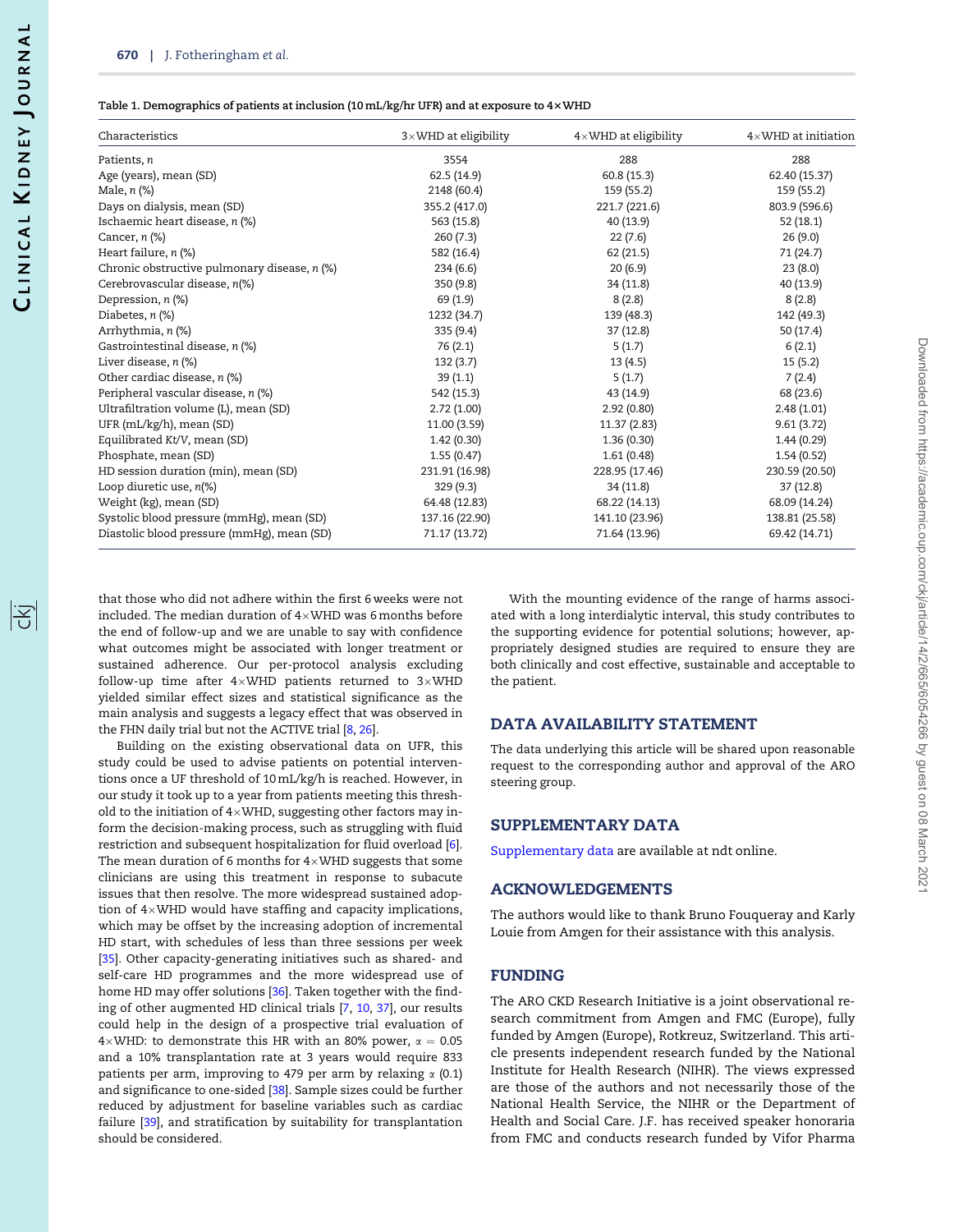<span id="page-6-0"></span>and Novartis. This specific research is funded by a National Institute for Health Research Clinician Scientist Fellowship awarded to J.F. (CS-2015-15-008). J.F. has received consultancy honoraria from Amgen, Fresenius and Vifor. D.C.W. has received consultancy fees from Amgen, AstraZeneca, Bayer, Boehringer Ingelheim, Janssen, GlaxoSmithKline, Mundipharma, Mitsubishi, Napp and Vifor Fresenius. Results presented in this article have not been published previously in whole or part, except in abstract format.

## CONFLICT OF INTEREST STATEMENT

None declared.

#### REFERENCES

- [1](#page-1-0). Roy-Chaudhury P, Tumlin JA, Koplan BA et al. Primary outcomes of the monitoring in dialysis study indicate that clinically significant arrhythmias are common in hemodialysis patients and related to dialytic cycle. Kidney Int 2018; 93: 941–951
- [2](#page-1-0). Obokata M, Negishi K, Marwick TH et al. Comparison of different interdialytic intervals among hemodialysis patients on their echocardiogram-based cardiovascular parameters. Am Heart J 2015; 169: 523–530.e2
- [3](#page-3-0). Foley RN, Gilbertson DT, Murray T et al. Long interdialytic interval and mortality among patients receiving hemodialysis. N Engl J Med 2011; 365: 1099–1107
- [4](#page-3-0). Fotheringham J, Fogarty DG, El Nahas M et al. The mortality and hospitalization rates associated with the long interdialytic gap in thrice-weekly hemodialysis patients. Kidney Int 2015; 88: 569–575
- 5. Ju A, Unruh M, Davison S et al. Establishing a core outcome measure for fatigue in patients on hemodialysis: a Standardized Outcomes in Nephrology–Hemodialysis (SONG-HD) consensus workshop report. Am J Kidney Dis 2018; 72: 104–112
- [6](#page-1-0). Fotheringham J, Sajjad A, Stel VS et al. The association between longer haemodialysis treatment times and hospitalization and mortality after the two-day break in individuals receiving three times a week haemodialysis. Nephrol Dial Transplant 2019; 34: 1577–1584
- [7](#page-1-0). Dember LM, Lacson E, Brunelli SM et al. The TiME trial: a fully embedded, cluster-randomized, pragmatic trial of hemodialysis session duration. J Am Soc Nephrol 2019; 30: 890–903
- [8](#page-3-0). Chertow GM, Levin NW, Beck GJ et al. Long-term effects of frequent in-center hemodialysis. J Am Soc Nephrol 2016; 27: 1830–1836
- [9](#page-4-0). Chertow GM, Levin NW, Beck GJ et al. In-center hemodialysis six times per week versus three times per week. N Engl J Med 2010; 363: 2287–2300
- [10](#page-5-0). Sergeyeva O, Gorodetskaya I, Ramos R et al. Challenges to enrollment and randomization of the Frequent Hemodialysis Network (FHN) Daily Trial. J Nephrol 2012; 25: 302–309
- 11. Liu FX, Treharne C, Arici M et al. High-dose hemodialysis versus conventional in-center hemodialysis: a cost-utility analysis from a UK payer perspective. Value Health 2015; 18: 17–24
- [12](#page-1-0). Fotheringham J, Smith MT, Froissart M et al. Hospitalization and mortality following non-attendance for hemodialysis

according to dialysis day of the week: a European cohort study. BMC Nephrol 2020; 21: 218

- [13](#page-1-0). Flythe JE, Mangione TW, Brunelli SM et al. Patient-stated preferences regarding volume-related risk mitigation strategies for hemodialysis. Clin J Am Soc Nephrol 2014; 9: 1418–1425
- [14](#page-1-0). Marshall MR, Polkinghorne KR, Kerr PG et al. Intensive hemodialysis and mortality risk in Australian and New Zealand populations. Am J Kidney Dis 2016; 67: 617–628
- [15](#page-1-0). Hernan MA, Robins JM. Using big data to emulate a target trial when a randomized trial is not available. Am J Epidemiol 2016; 183: 758–764
- [16](#page-1-0). Hernán MA, Robins JM. Per-protocol analyses of pragmatic trials. N Engl J Med 2017; 377: 1391–1398
- [17](#page-1-0). Flythe JE, Kimmel SE, Brunelli SM. Rapid fluid removal during dialysis is associated with cardiovascular morbidity and mortality. Kidney Int 2011; 79: 250–257
- [18](#page-1-0). Fewell Z, Wolfe F, Choi H et al. Controlling for timedependent confounding using marginal structural models. Stata J 2004; 4: 402–420
- [19](#page-1-0). Steil H, Amato C, Carioni C et al. EuCliD—a medical registry. Methods Inf Med 2004; 43: 83–88
- [20](#page-1-0). Liu J, Huang Z, Gilbertson DT et al. An improved comorbidity index for outcome analyses among dialysis patients. Kidney Int 2010; 77: 141–151
- [21](#page-2-0). Cole SR, Hernan MA. Constructing inverse probability weights for marginal structural models. Am J Epidemiol 2008; 168: 656–664
- [22](#page-3-0). Evangelidis N, Tong A, Manns B et al. Developing a set of core outcomes for trials in hemodialysis: an international Delphi survey. Am J Kidney Dis 2017; 70: 464–475
- [23](#page-3-0). Burton JO, Jefferies HJ, Selby NM et al. Hemodialysis-induced cardiac injury: determinants and associated outcomes. Clin J Am Soc Nephrol 2009; 4: 914–920
- [24](#page-3-0). Kramer H, Yee J, Weiner DE et al. Ultrafiltration rate thresholds in maintenance hemodialysis: an NKF-KDOQI controversies report. Am J Kidney Dis 2016; 68: 522–532
- [25](#page-3-0). Rocco MV, Daugirdas JT, Greene T et al. Long-term effects of frequent nocturnal hemodialysis on mortality: the Frequent Hemodialysis Network (FHN) Nocturnal Trial. Am J Kidney Dis 2015; 66: 459–468
- [26](#page-3-0). Smyth B, Zuo L, Gray NA et al. No evidence of a legacy effect on survival following randomization to extended hours dialysis in the ACTIVE Dialysis trial. Nephrology 2020; 25: 792–800.
- 27. Wasserstein RL, Lazar NA. The ASA statement on p-values: context, process, and purpose. Am Stat 2016; 70: 129–133
- 28. Wasserstein RL, Schirm AL, Lazar NA. Moving to a world beyond "p < 0.05". Am Stat 2019; 73(Suppl 1): 1–19
- 29. Harrington D, D'Agostino RB, Gatsonis C et al. New guidelines for statistical reporting in the Journal. N Engl J Med 2019; 381: 285–286
- [30](#page-3-0). Moissl U, Arias-Guillén M, Wabel P et al. Bioimpedanceguided fluid management in hemodialysis patients. Clin J Am Soc Nephrol 2013; 8: 1575–1582
- [31](#page-3-0). Brunelli SM, Du Mond C, Oestreicher N et al. Serum potassium and short-term clinical outcomes among hemodialysis patients: impact of the long interdialytic interval. Am J Kidney Dis 2017; 70: 21–29